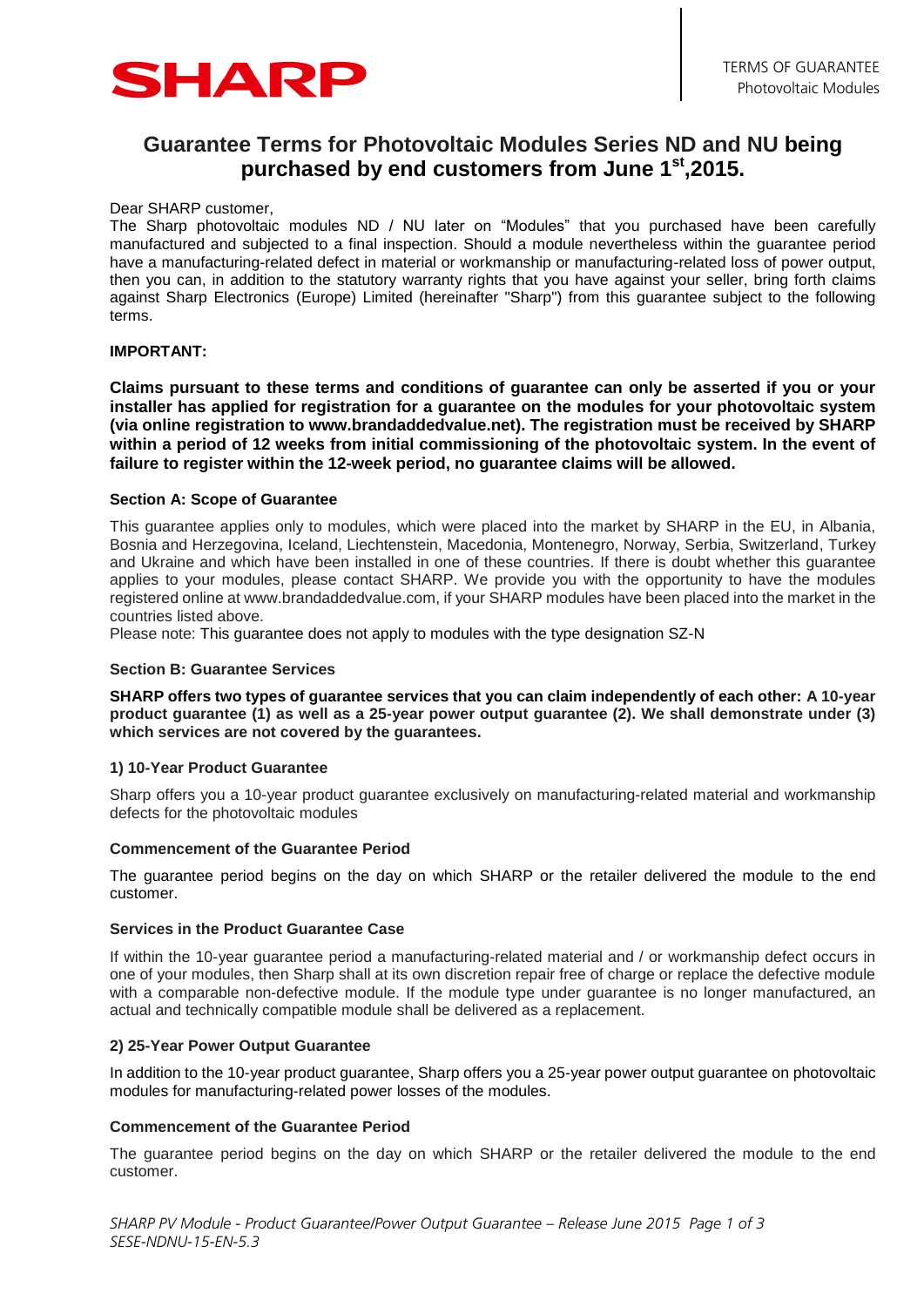

## **Scope of Guarantee**

SHARP shall guarantee 97% of the minimum module output power during the first year of the guarantee. From the second guarantee year and for each subsequent year, the guaranteed power output is reduced by 0.7083% in each case calculated from the initial minimum output power. In the 25<sup>th</sup> year, 80.0% of the initial minimum output power is still guaranteed. This guarantee shall terminate automatically at the end of the 25<sup>th</sup> guarantee year. A detailed list of the annual guarantee values is shown in the following table:

| year           | guaranteed percentage of the<br>minimum output power | year | guaranteed percentage of the<br>minimum output power |
|----------------|------------------------------------------------------|------|------------------------------------------------------|
| 1              | 97.0%                                                | 14   | 87.8%                                                |
| $\overline{2}$ | 96.3%                                                | 15   | 87.1%                                                |
| 3              | 95.6%                                                | 16   | 86.4%                                                |
| 4              | 94.9%                                                | 17   | 85.7%                                                |
| 5              | 94.2%                                                | 18   | 85.0%                                                |
| 6              | 93.5%                                                | 19   | 84.3%                                                |
| 7              | 92.8%                                                | 20   | 83.5%                                                |
| 8              | 92.0%                                                | 21   | 82.8%                                                |
| 9              | 91.3%                                                | 22   | 82.1%                                                |
| 10             | 90.6%                                                | 23   | 81.4%                                                |
| 11             | 89.9%                                                | 24   | 80.7%                                                |
| 12             | 89.2%                                                | 25   | 80.0%                                                |
| 13             | 88.5%                                                |      |                                                      |

The values in the table have for simplified presentation been rounded to one decimal place.

#### **Determining the Minimum Output Power and the Guaranteed Percentage**

100% of minimum output power is calculated from the maximum power (Pmax) indicated on the nameplate minus the tolerance likewise indicated there.

The actual power of the module is determined and tested subject to the following conditions: Cell temperature of 25 degrees Celsius; radiation power 1000 W / m² with AM 1.5 spectrum, on a system calibrated by Sharp (according to IEC 60904).

## **Services in the Power Output Guarantee Case**

If the actual power output of the module is less than the guaranteed power output resulting from the table, then Sharp shall at its own discretion either

- repair the respective module
- or
- replace the respective module

## **3) Exclusions of the Product and Power Output Guarantee**

Sharp shall assume no guarantee for defects that are not caused by material or the manufacturing process of the module, especially by improper use. Improper use is given in particular when you do not comply with SHARP´s requirements for the installation, maintenance and operation of the modules that are listed in the (safety) instructions, the installation instructions, and the specifications. The guarantee is only applicable to modules, that are in the installation where they have been first put in operation.

Please note that the modules were not designed for use on mobile units such as ships and other vehicles and therefore the use of the modules on mobile units is **improper** use.

SHARP shall not bear the costs for dismantling, reinstallation and inspection nor shall it bear any other costs.